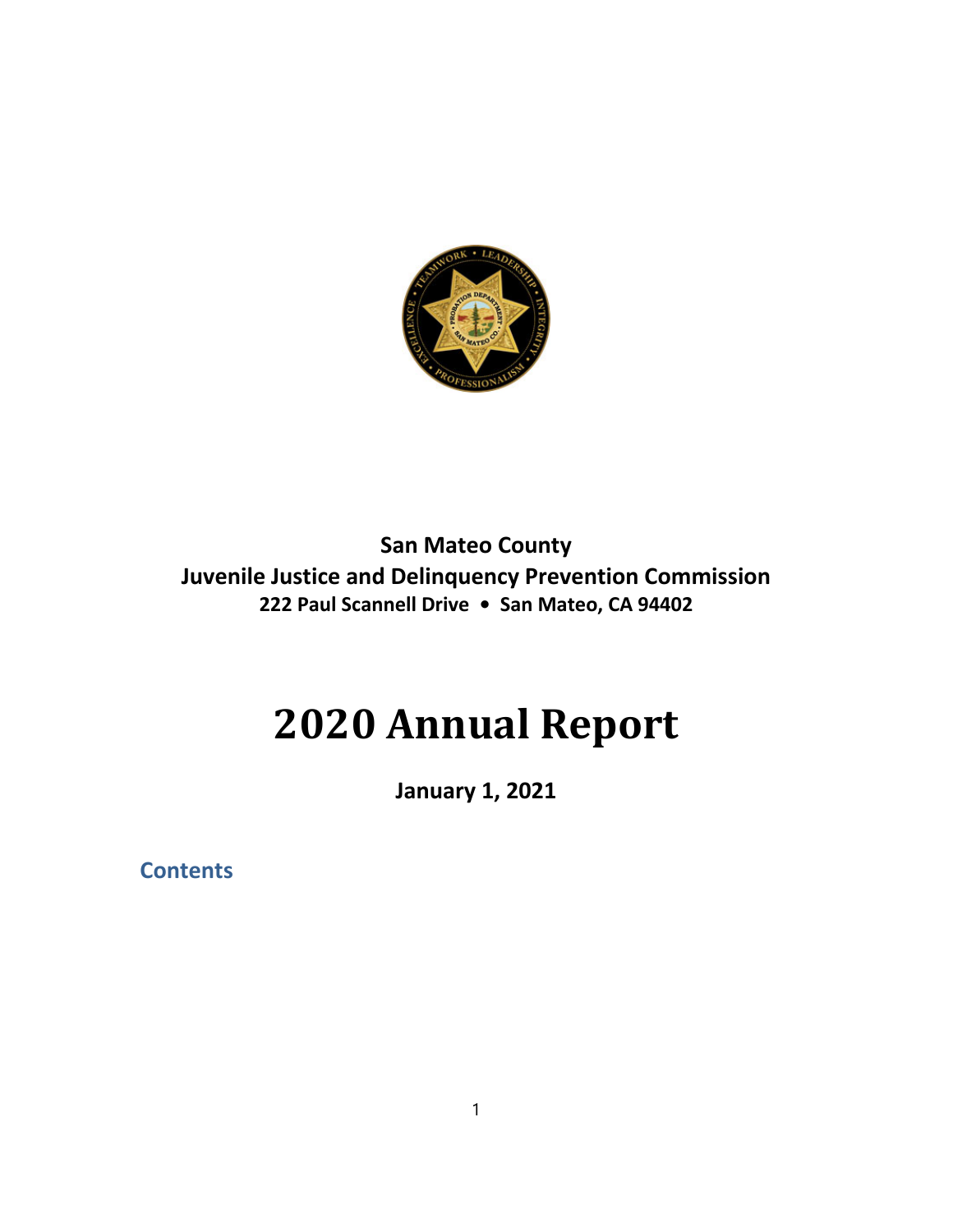# **Executive Summary**

In 2020 the San Mateo County Juvenile Justice and Delinquency Prevention Commission (JJDPC) focused on:

- ⦁ putting a greater emphasis on delinquency prevention;
- ⦁ reaching out to underserved communities and those who serve them; and
- ⦁ developing a strategic plan to guide our work.

In the Spring, the JJDPC voted unanimously to approve a 2020 Strategic Plan, which included a new mission statement, corresponding aspirations for our community, and a list of eleven projects that align with the aspirations. Of these projects, the Commission chose to focus on five projects, three that were completed in 2020 and two that will continue into 2021. In addition, the Commission completed the Parent Guidebook, a project that began in 2019. The Strategic Plan is being reviewed and updated for 2021 and new projects will be voted on at the January 2021 JJDPC meeting.

In July 2020, the JJDPC voted unanimously to adopt revisions to the JJDPC Operating Policies that updated the Commission structure effective January 2021. The new structure is designed to improve the Commission's effectiveness, better define roles, and allow for a more equitable distribution of work. Two new Co-Vice Chair roles will focus on membership and administration. Other roles outlined in the revised Operating Policies include Court and Probation liaisons, an Inspection Coordinator, a Legislative Coordinator, a Marketing and Communications Coordinator, Project Leads, and Community Ambassadors.

The COVID pandemic delayed the start of inspections for 2020, which were conducted between August 11, 2020 and October 5, 2020. The JJDPC inspected the Youth Services Center (YSC), Camp Kemp, Canyon Oaks Youth Center, and the schools associated with all three of these facilities. No police stations in San Mateo County held youth in secure detention in 2019, therefore we did not inspect any of them. Most of the inspection work was conducted remotely, via videoconference interviews and electronic review of materials.

The JJDPC suffered a tragic loss in August 2020, with the passing of Commissioner Gibbs. She was a compassionate teacher, educator, community activist and family counselor. She served as a dedicated Commissioner on the San Mateo JJDPC from January 2015 through July 2020. She will be fondly remembered by her fellow Commissioners, colleagues, and the many students whose lives she touched. We dedicate this annual report to her memory.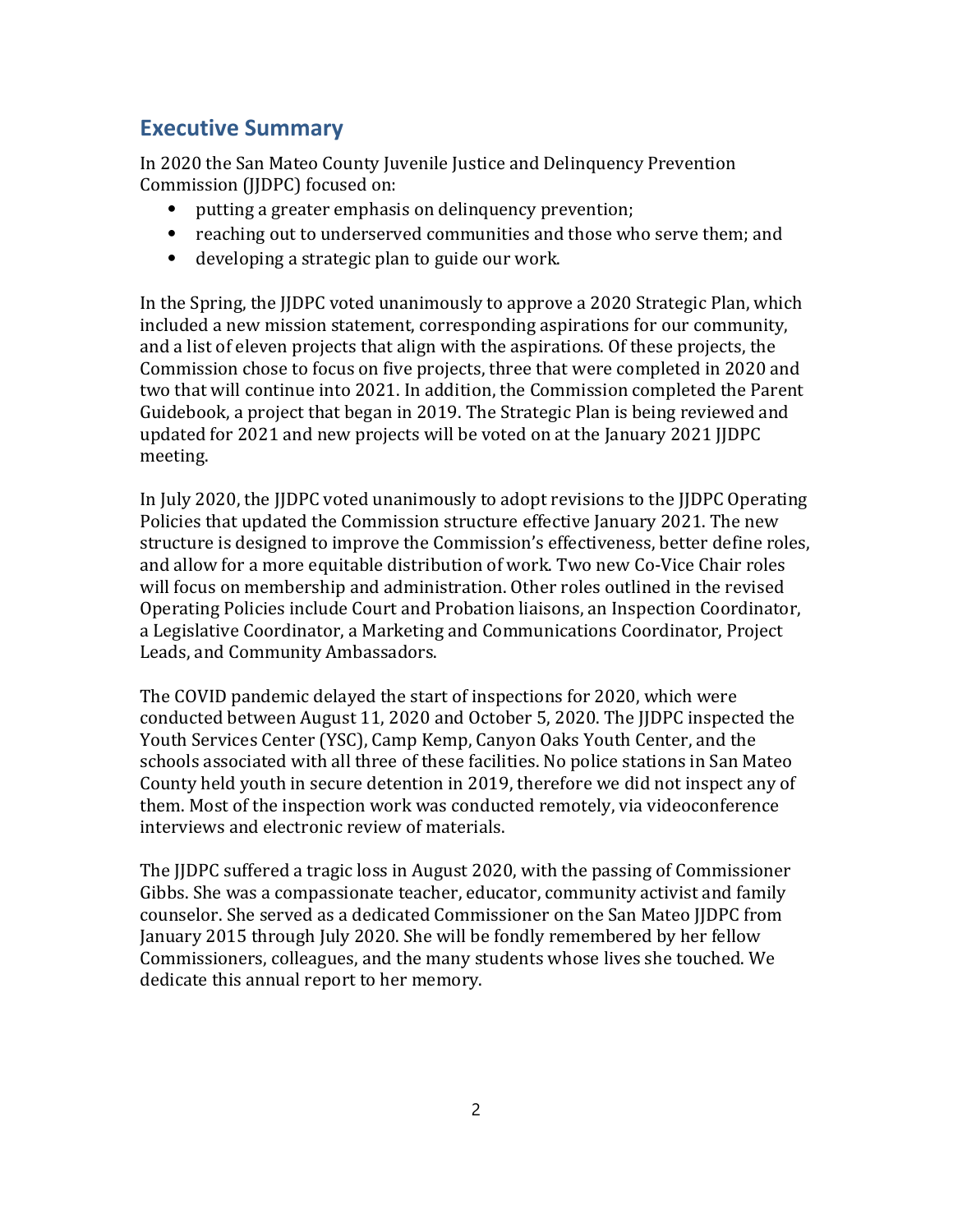# **JJDPC Authority**

San Mateo County's Juvenile Justice and Delinquency Prevention Commission (JJDPC) is a combination of a state-mandated, court-appointed Juvenile Justice Commission and a Board of Supervisors-appointed Delinquency Prevention Commission. Resolution No. 070307 of the San Mateo County Board of Supervisors established the combined JJDPC as of August 4, 2009.

California Welfare and Institutions Code (CWIC) Sections 225-232 mandate that each California County shall have a Juvenile Justice Commission (JJC). The duty of the JJC is to inquire into the administration of justice in the juvenile courts of the county or region in which the commission serves. The JJC inspects any publicly administered institutions in the county at which juveniles are held. It also inspects any County jail or lockup that has confined any minor for more than 24 hours in the previous calendar year, and may inspect any group home located in the county that serves county wards.

CWIC Sections 233-236 authorizes a county's board of supervisors to establish, support, and maintain a Delinquency Prevention Commission, of not fewer than seven citizens, to coordinate on a countywide basis the work of governmental and Non-Governmental Organizations (NGOs) engaged in activities designed to prevent juvenile delinquency.

# **Commission Structure**

On July 28, 2020 the JJDPC voted to approve changes to the San Mateo County JJDPC Operating Policies. Changes to section IV – Officers included the addition of a new commission structure. The new structure effective January, 1, 2021 is described below.

## **Chair(s)**

Provides overall leadership of JJDPC and leads discussions on annual commission priorities. Responsible for developing meeting agendas, running meetings, editing meeting minutes and producing an annual report. Chair(s) issues external communication on behalf of JJDPC or assigns a commissioner to issue external communications.

## **Vice Chair ‐ Membership**

Stands in for the Chair(s) as needed. Responsible for overseeing recruitment processes of new JJDPC members, the membership application and approval process, and orientation of new commissioners.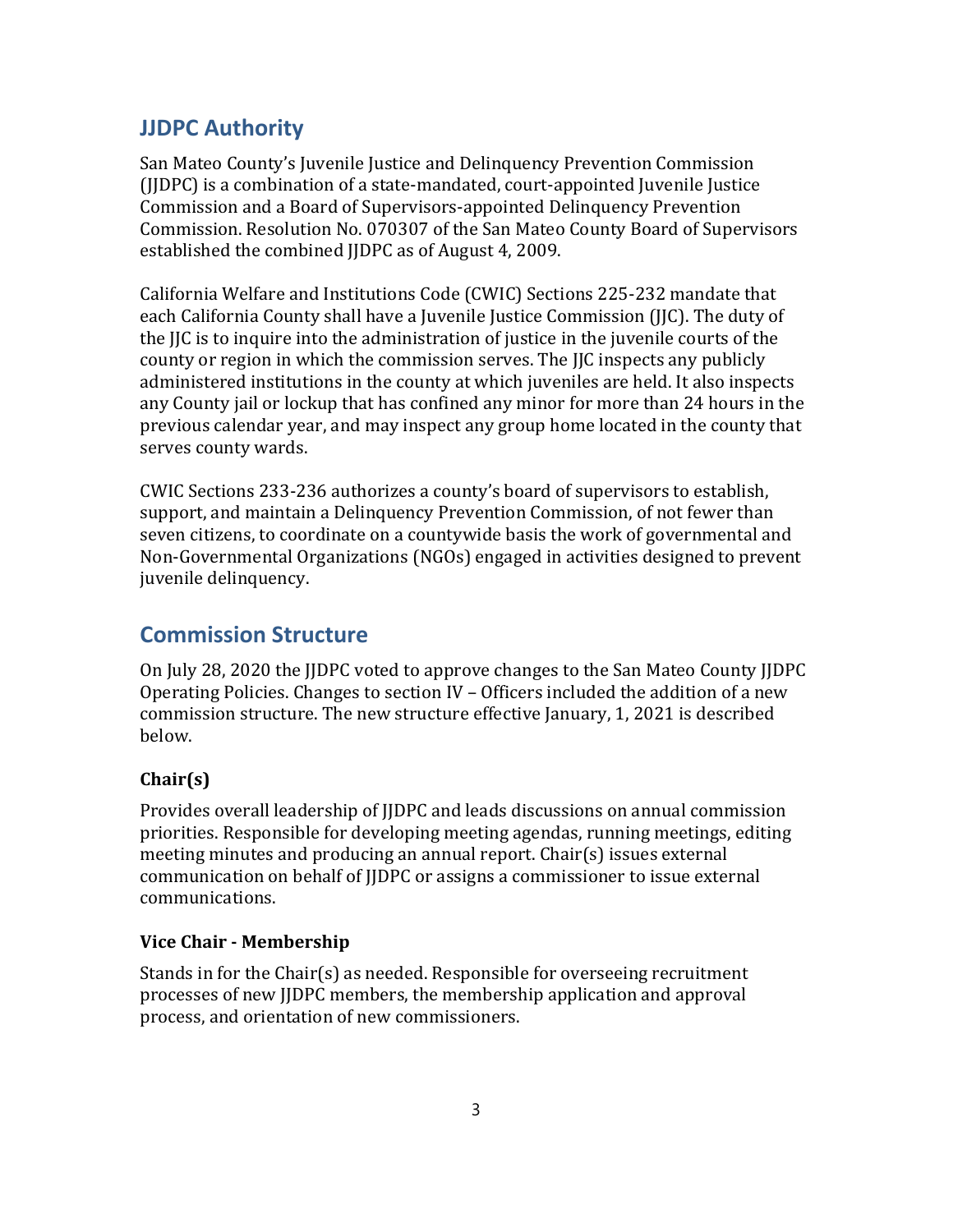#### **Vice Chair ‐ Administration**

Stands in for the Chair(s) as needed. Responsible for maintaining and updating commission materials and on-line resources. Takes meeting minutes.

#### **Project Lead(s)**

Responsible for developing a project plan including goals, milestones, and deliverables. Implements approved project plan on schedule and reports to Commission.

#### **Inspection Coordinator**

Responsible for keeping inspection forms current; sign-up process for inspections, editing reports, oversight of approval process, and preparation of letters and final reports as required.

#### **Legislative Coordinator**

Responsible for tracking and analyzing legislation that affects youth who come into contact with the SMC justice system. Keeps Commission informed.

#### **Marketing/Communication Coordinator**

Responsible for the implementation of the JJDPC marketing and communication strategy. Provides oversight of the JJDPC web site.

#### **Liaisons** (i.e., Probation, Court, etc.)

Responsible for maintaining relationships and ensuring each party is informed on areas of common interest; keeping current on relevant issues; and updating full commission on areas of interest.

#### **Community Ambassadors** (i.e., JJCC, Diversity & Equity Council, etc.)

Represents JJDPC at stakeholder meetings as appropriate. Informs Commission of issues relevant to the JJDPC mission.

## **Commission Membership**

CWIC Section 225 requires that the Juvenile Justice Commission (JJC) consist of at least seven and no more than 15 citizens. Two seats are to be occupied by individuals between 14 and 21 years of age, if such individuals are available. Section 233 states that the Delinquency Prevention Commission (DPC) should have no fewer than seven members and that the Board may designate the JJC to serve in that capacity.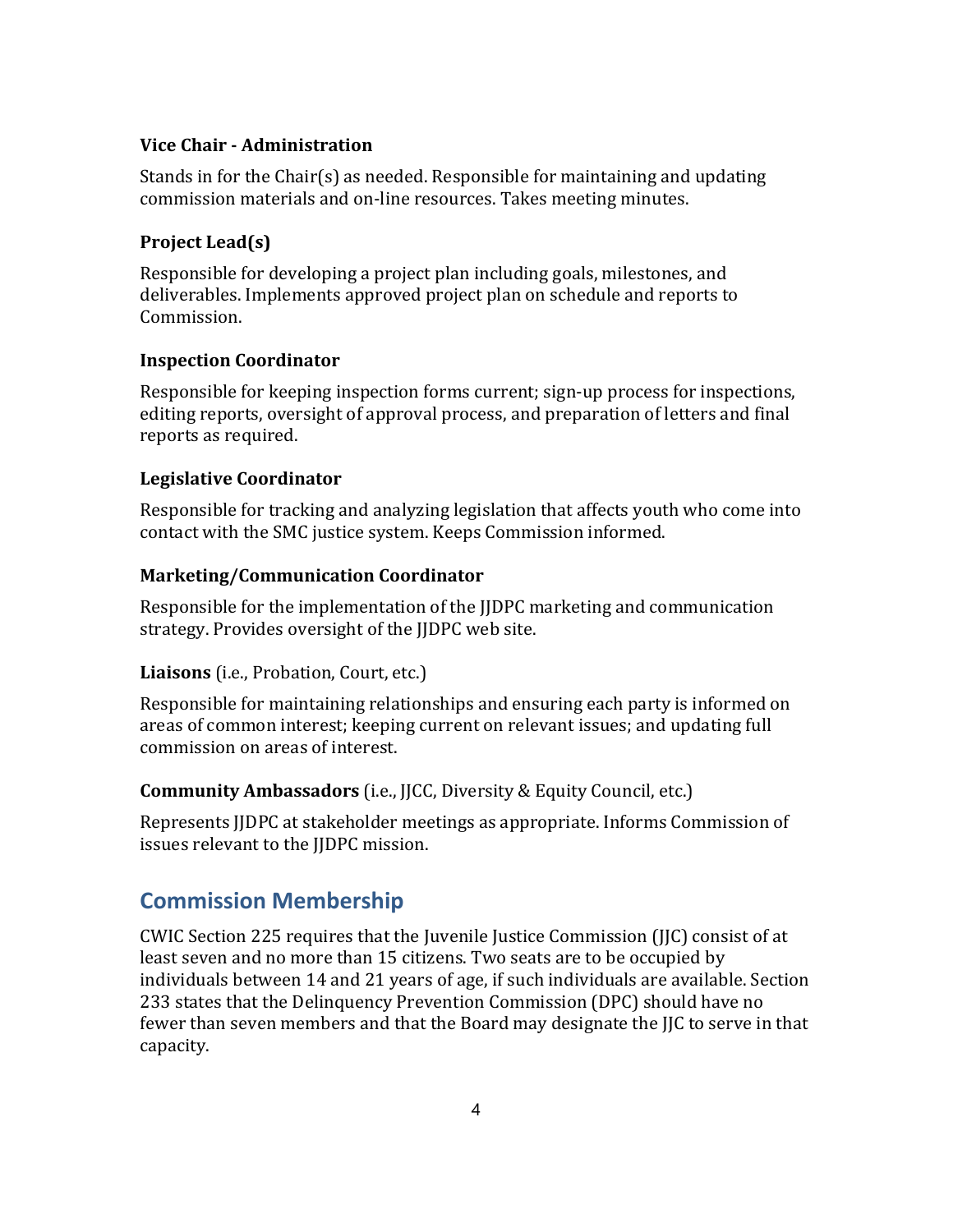As of December 31, 2020, the Commission was composed of the following 10 commissioners:

- ⦁ **Antoinette (Toni) Barrack**, Co-Chair is a retired corporate executive with experience in finance, planning and administration. She has served on boards of several Bay Area nonprofit organizations and has actively volunteered to promote conflict resolution, community engagement, and the value of nature to educate and inspire youth. As a co-chair of the JJDPC, she is dedicated to engaging a wide variety of stakeholders and partners in a collective effort to understand why youth enter the juvenile justice system and the most effective means of prevention and rehabilitation.
- ⦁ **Debora Telleria**, Co-Chair is a retired marketing and business development executive. Since retiring she has focused her energy on helping marginalized youth. She started her community service as a Court Appointed Special Advocate (CASA) for youth in the juvenile justice system. In addition to her work as a co-chair on the JJDPC, she also volunteers as a law program facilitator for Fresh Lifelines for Youth (FLY); as a tutor for Reading Partners; and a candidate evaluator for the Peninsula College Fund.
- ⦁ **Rebecca Flores**, Co-Vice Chair is a Human Resources professional at Stanford University. She obtained a Bachelor's degree in Sociology, Community and Criminal Justice and a Master's degree in Public Admin. While in grad school she wrote a policy recommendation for San Mateo County's Sheriff's Office on how to implement evidence-based programs in jails to reduce recidivism rates. Since then, she has been very involved in finding resources to support her recommendation. She started her work by joining the San Mateo County Youth Commission, then joined the Commission on the Status of Women and is now the JJDPC Co-Vice Chair. She is committed to serving and educating her community, advocating for underserved youth, and providing rehabilitative resources that will support the youth in our juvenile justice system.
- ⦁ **Sonoo Thadaney**, Co-Vice Chair serves as the executive director of the Stanford Presence Center at the Stanford University School of Medicine. Her focus is on Equity, Access, Inclusion. After 9/11, she trained and engaged in mediation and restorative justice work. She creates and delivers curriculum for leadership development; decision + conflict coaching; and preventing, resolving + leveraging conflict for constructive change on and off-campus. She has volunteered at the Youth Services Center, San Mateo County Superior Court, and at the Redwood City Women's Jail.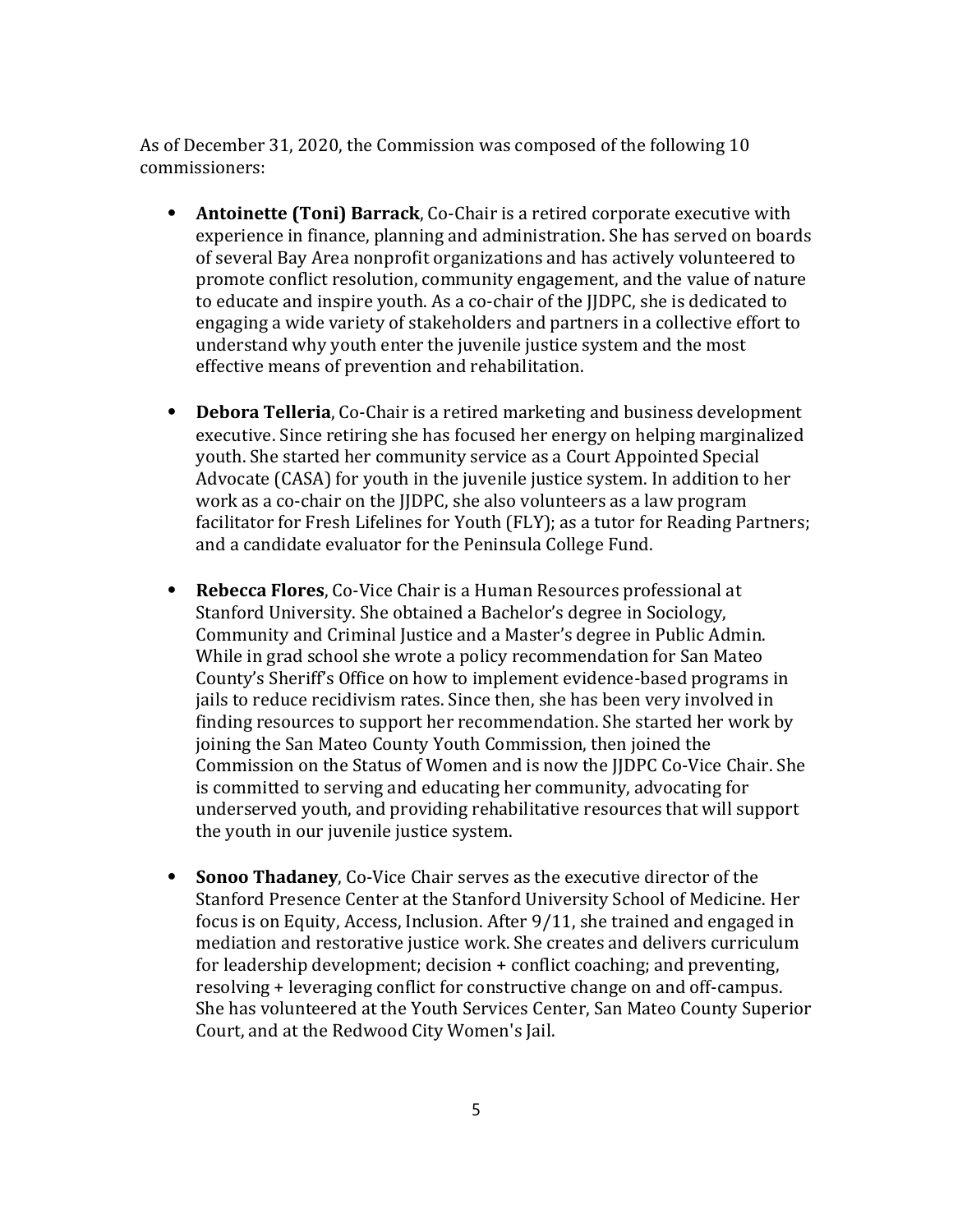- ⦁ **Paul Bocanegra**, is the cofounder of Reevolution Group, a human rights watch officer for the Children's Division of Human Rights Watch, and a certified drug and alcohol counselor. Paul was sentenced to life without parole when he was 16 years old and served more than 25 years in adult prison. He describes himself as a survivor of Juvenile LWOP and the California prison system. Today Paul works to reform the juvenile criminal justice system by sharing his experiences and struggles within the juvenile and adult systems and institutions.
- ⦁ **Monroe Labouisse** is a former Silicon Valley executive who is now dedicated to civic and political projects. His tech company jobs included running Customer Service and Trust & Safety for Airbnb, and Consumer Protection for eBay and PayPal. He is now a Mentor to young men on probation through CASA of San Mateo, where he is also a Peer Supervisor, and he is a Mentor through Peninsula Bridge, which supports underserved teens aspiring to go to and complete college. On the JJDPC, Monroe works on mental health and substance abuse program access for at-risk youth.
- ⦁ **Sathvik Nori** is a senior at Menlo-Atherton High School. He joined the JJDPC after witnessing the injustice present in school discipline that results in the school to prison pipeline. He is also the chair of the San Mateo County Youth Commission and Student Trustee for the Sequoia Union High School District. He is working on raising greater awareness of the problems facing youth offenders in the country.
- ⦁ **Susan Swope** retired as Deputy Director, International Information Integrity Institute at SRI Consulting. She is an active volunteer committed to social justice. She is a Lay Chaplain for the San Francisco Archdiocese, leading communion services at the Youth Services Center, and a mediator for the Peninsula Conflict Resolution Center and the Superior Court's Juvenile Offender Mediation Program. She served on the board and co-chaired the Restorative Justice Committee for the Society of St Vincent de Paul. Susan has also facilitated Alternatives to Violence Workshops for the incarcerated as well as the general community. She is committed to helping youth meet and overcome their challenges to lead successful, productive lives.
- ⦁ **Melissa Wilson** is a former high school teacher, interior designer, and has been volunteering with at-risk youth for the last 17 years through programs at the Youth Service Center and in the community. Her interest in juvenile justice started as a high school student. She served on the Santa Clara County Juvenile Justice Commission and saw the limitations in opportunity for courtdependent youth. Her interests are in ensuring that a "system" will support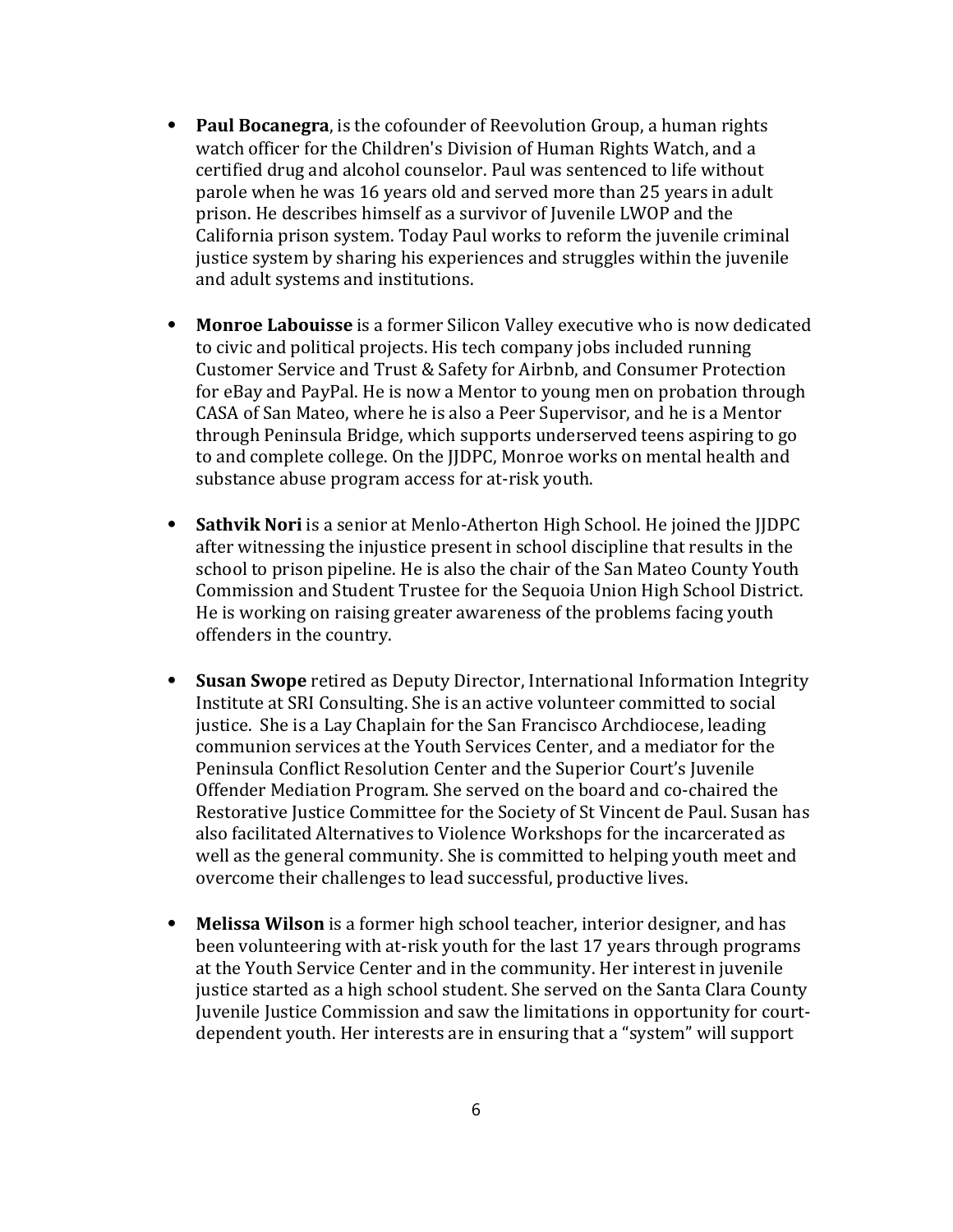the well-being of youth individually. She is committed to providing youth and their families with resources and information to empower them in what can be a very discouraging experience.

⦁ **Douglas Winter** is proud to be a Coast-side representative on the JJDPC. During both his undergraduate and law school career Douglas focused on a juvenile justice centric academic path. Douglas completed multiple academic policy internships with the Children's Advocacy Institute as well as interning with the Juvenile Delinquency Division of the San Diego Office of the Public Defender. Douglas is an advocate for restorative justice practices and strives to continue the collective understanding, development, and improvement of the interplay of the juvenile justice system and our community.

During the year, the JJDPC welcomed one new member, Sathvik Nori, a representative from the San Mateo County Youth Commission who had previously been serving as a non-voting liaison to the JJDPC. Two additional youth, Austin Willis and Ameya Nori, began terms as liaisons from the Youth Commission. In the last quarter of 2020, the commission approved two applications (one adult and one youth) to join the commission. We anticipate Court and Board of Supervisor approval and their swearing in January 2021.

During 2020, Commissioner Sonoo Thadaney was granted a one-year leave of absence beginning in October 2020 while she serves on the San Mateo County Civil Grand Jury. In addition, the Commission lost two members. Commissioners Valerie Gibbs passed away and Michele Gustafson resigned due to time constraints. Ms. Gustafson, a commercial attorney, has been an advocate for high quality care and services for at-risk youth for many years and served as IIDPC chair in 2017 and 2018. Ms. Gibbs, in addition to being a JJDPC Commissioner, had long served the county as a teacher, educator, community activist, and family counselor. Their invaluable insights and numerous contributions during their terms as commissioners will be greatly missed.

## **Strategy**

The JJDPC convened a strategic planning committee in January 2020, which gathered input from a wide variety of stakeholders, reviewed numerous reports and research studies, analyzed material, and summarized results. In May, the JJDPC voted to approve the 2020 JJDPC Strategic Plan, which included a new mission statement, aspirations for our community, and a set of projects.

The new JJDPC Mission Statement reads as follows. It is the mission of the San Mateo County Juvenile Justice & Delinquency Prevention Commission to be a public conscience in the best interest of juveniles. The Commission advocates for programs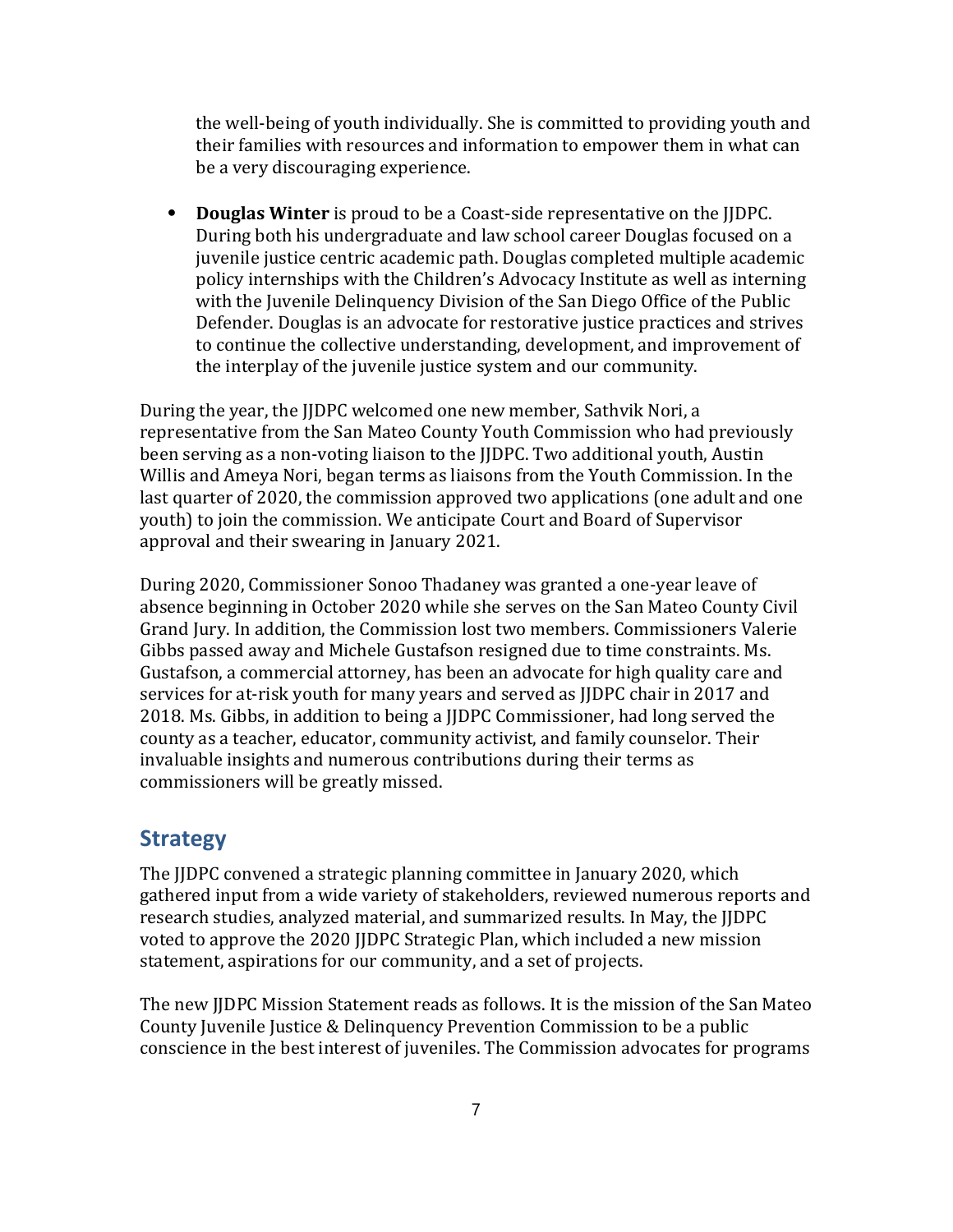and services that prevent youth entry into the juvenile justice system and promotes respect for the human dignity of all minors who do enter the system.

Our intentions from planning were to 1) to make the Commission operate more effectively, 2) to support youth who come into contact with the juvenile justice system, and 3) to prevent youth from coming into contact with the juvenile justice system in the first place. The Aspirations for our Community are derived from these intentions and describe conditions the JJDPC would like all youth and their families in San Mateo county to experience:

- ⦁ The voices of communities most likely to be affected by the juvenile justice system are heard regularly by the San Mateo County Board of Supervisors and other elected officials in the county.
- ⦁ Every youth who comes into contact with the San Mateo County juvenile justice system has convenient, affordable access to appropriate transitional, mental health, and substance abuse programs.
- ⦁ All elementary school children in at-risk neighborhoods in San Mateo County have convenient, affordable access to programs that support and supervise them after school and provide services to address early childhood trauma as needed.

The final products of the Commission's strategic planning effort are projects intended to move San Mateo County towards the Aspirations. All of the projects approved for 2020 address one or more of the Aspirations for Our Community. Each project has set goals, which will be executed over the next year or two, with specific milestones, deliverables, and timelines.

The strategic planning committee reconvened in December 2020. They are reviewing the 2020 Strategic Plan and will recommend any needed changes to the plan and a new set of projects to be voted on by the Commission at the January 26, 2021 JJDPC meeting.

# **Projects**

#### **Talk to Elected Officials**

In order for voices of our community to be heard by elected officials, we have been seeking opportunities to communicate to the Board of Supervisors and other elected officials and to further build relationships. Our first step has been a "listening and introduction" tour to introduce the Commission and its new strategic plan. To date, we have met all five members of the Board of Supervisors, two mayors, and several other appointed or elected officials. Our introductions will continue into 2021. Later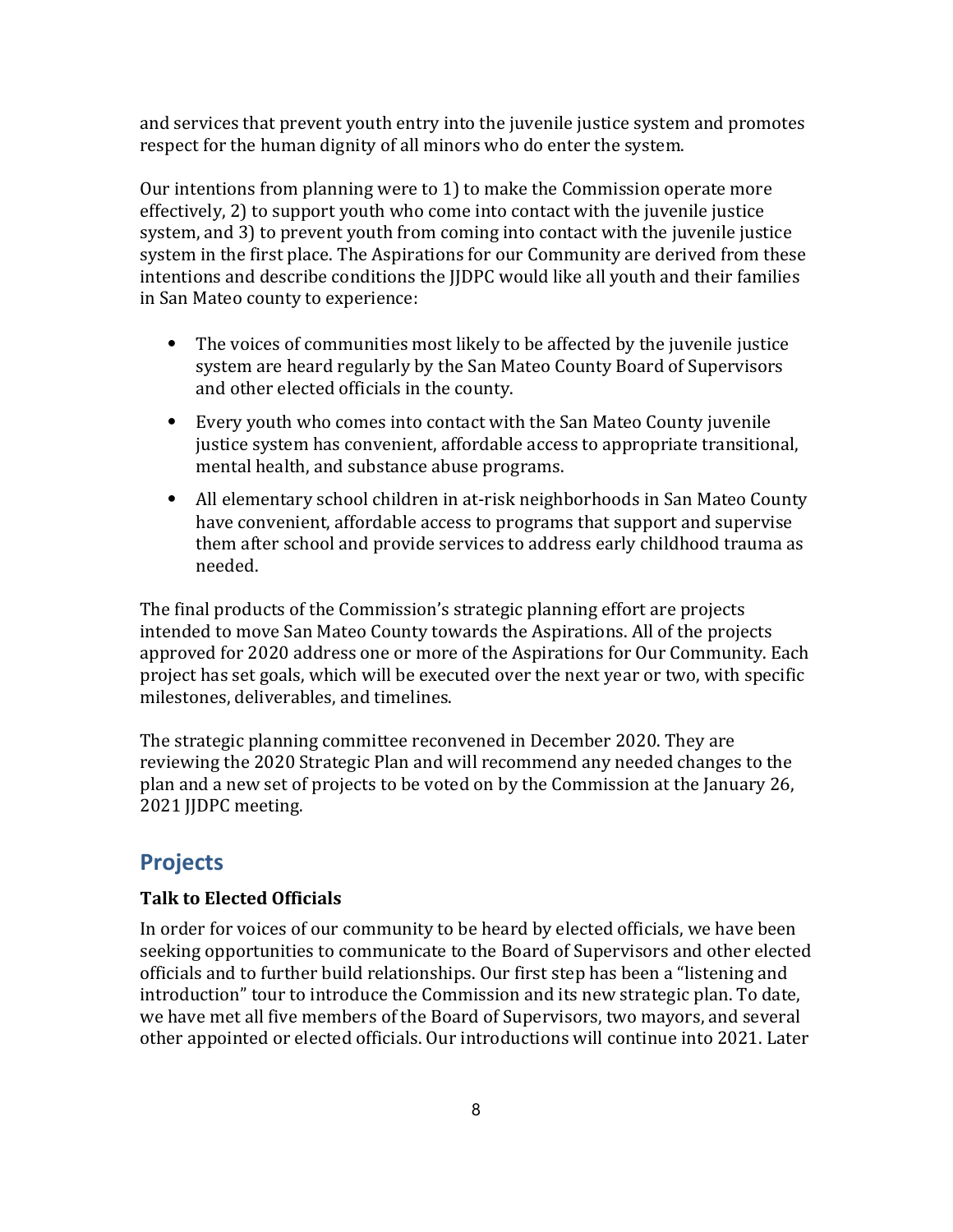stages of this project may include using both private and public meetings to 1) advocate for specific changes the Commission may recommend based on its inspections and projects and 2) bring members of the community to meetings to speak directly to elected officials.

#### **Recruit Youth Commissioners**

The goal of this project is to recruit more youth commissioners, especially those who have interacted with the juvenile justice system, to better understand their experiences and needs. By reaching out to individuals and a significant number of organizations, we have identified 24 people (including five youth) interested in joining the JJDPC. To date, one youth (not directly involved in the justice system) and one adult (a parent of a youth who was involved in the justice system) have applied and been approved to join the Commission. In 2021, the newly established position of Vice Chair-Membership will be responsible for recruiting and onboarding new commissioners.

#### **Develop a Marketing/Communication Strategy**

Our goal is to broaden awareness of the JJDPC in San Mateo County and create dialog with the community. We are using our current capabilities to communicate more clearly about our role with an Introductory Packet, an updated web site, and outreach to expand input and participation. We have established a Marketing and Communication Coordinator position on the commission to oversee and coordinate future projects to upgrade our capabilities, including use of other media and collaborative relationships.

#### **Produce a Parent Guidebook**

Working with system partners in 2019 and 2020, we produced a Parent Guidebook explaining terminology and procedures to help families understand and navigate the juvenile justice system. This year, we received approval from our partners for the final draft and funding from the Board of Supervisors for graphic design, translation and printing. We expect the document to be distributed and available to parents and youth in early 2021.

#### **Describe Substance Abuse, Mental Health and Transition Services**

This project catalogued existing substance abuse, mental health, and transition services accessible to youth who have had contact with the juvenile justice system. We interviewed ten providers with the goal of identifying gaps in services and barriers to use. Our conclusion is that, due to a declining number of the youth in the system and the good coverage of county services, programs are made available to virtually all youth who come into contact with the system. However, outside of juvenile hall, these services are optional and not fully utilized by youth. The biggest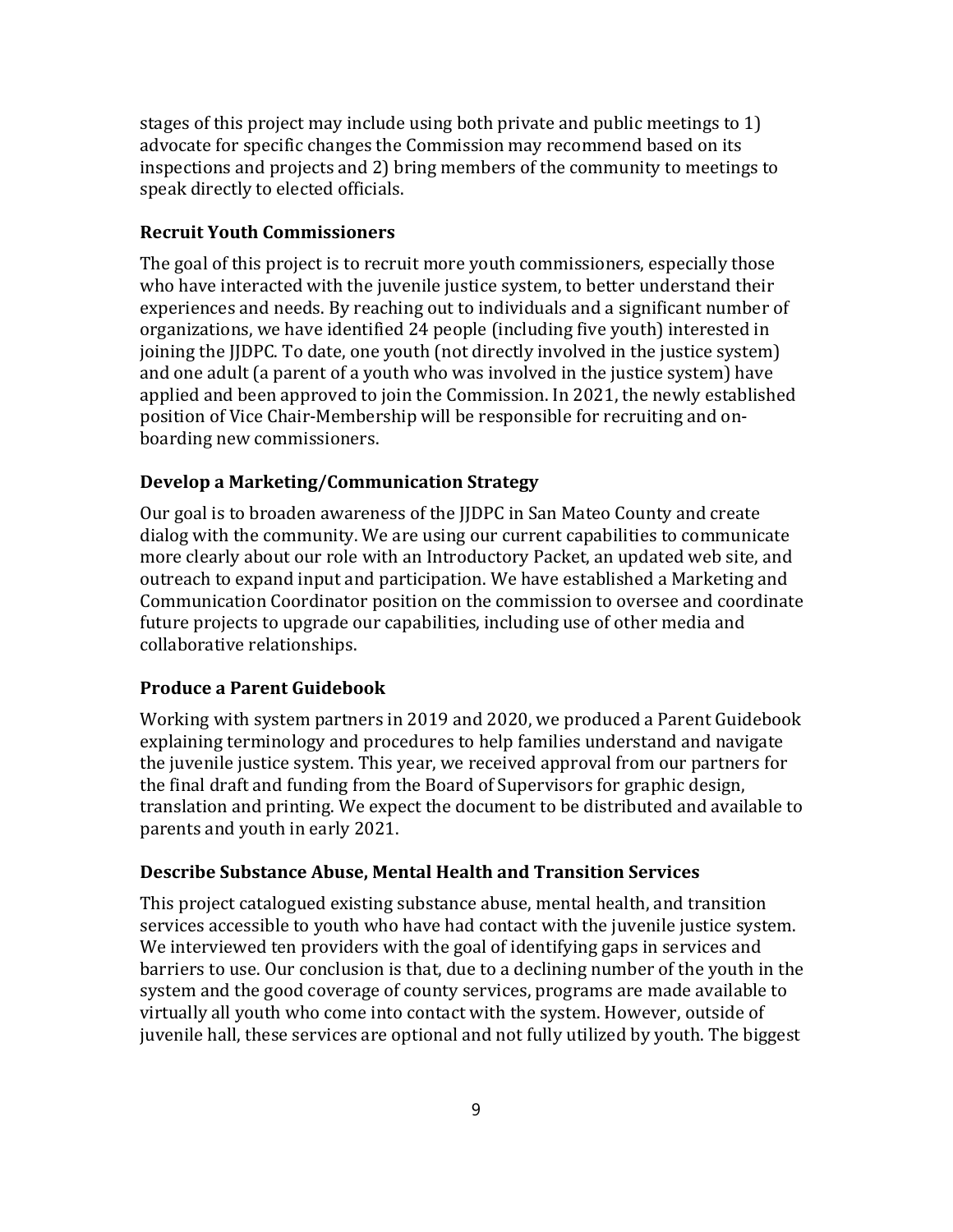gap appears to be getting needed mental health and substance abuse services and support to boys transitioning from juvenile hall. Our work in 2021 will be directed at identifying solutions to address this gap.

#### **Identify and Recommend a Better Truancy Strategy for County Public Schools**

We believe that keeping students in school is key to preventing delinquency. Our goal is to develop recommendations on how to effectively address truancy, increase student attendance, and thereby increase the percentage of students graduating from high school. A task force consisting of representatives from the County Office of Education, school district boards of trustees, mental health, legal advocacy, and other NGOs involved in education has been meeting to assess best practices for reducing truancy. The team will continue this work in 2021.

## **Inspections**

The Commission conducted its State-mandated inspections of the County's Youth Services Center and Camp Kemp for girls. We also inspected Canyon Oaks. According to the Board of State and Community Corrections (BSCC) no police stations held minors in secure detention during 2019.

Commissioners formed teams to inspect each facility. A separate team inspected the Court Schools (YSC and Camp Kemp) and the school at Canyon Oaks.

One of the most important factors in the Commission's inspections this year was the COVID-19 pandemic. The pandemic significantly impacted how all three facilities managed the safety and health of youth and staff in 2020, and the manner in which the Commission conducted its inspections. Most of the inspection work was conducted remotely, via videoconference interviews and electronic review of materials.

Due to the safety protocols implemented at all three facilities, there were almost no COVID-19 infections amongst youth and staff. At the YSC, there were a few youth who entered the facility infected with COVID-19, but because they were tested and quarantined upon their entry as part of standard procedure, a further spread of the virus was prevented.

All three facilities received overall positive reviews for their effort to provide trauma-informed services designed to provide youth with support, guidance and structure. There continues to be a need to address the vocational and educational needs of youth who have graduated from high school or otherwise achieved equivalency. The inspection teams also noted that the girls from Camp Kemp are sleeping at the YSC because of staffing constraints. This is not an ideal situation and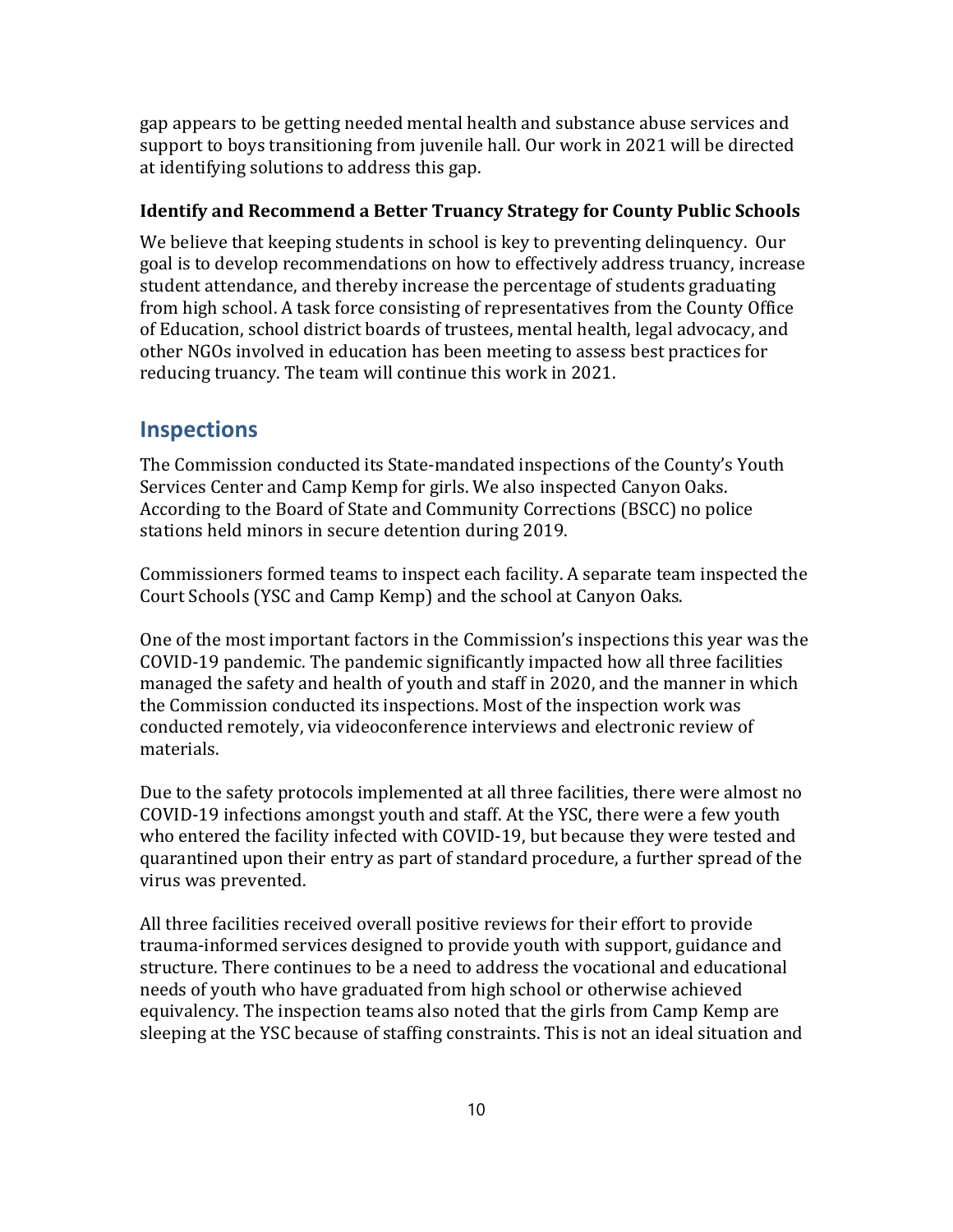should be rectified as soon as possible. As in previous years, the inspection teams recommended improving reentry planning and opportunities for vocational training, especially at the YSC.

The Commission completed its inspections of all juvenile detention facilities and group homes and submitted its reports and cover letters to the Court and Board of Supervisors in December 2020.

# **Speakers**

During 2020, the Commission invited speakers from five different organizations to discuss programs and services aimed at supporting youth and their emotional, educational, and mental health needs.

## **SMC Office of Education** (February)

- ⦁ Bettina Graf, Restorative Practices Lead, discussed the use of Restorative Justice practices in order to reduce school suspensions.
- ⦁ Mary Yung, Coordinator, described the use of Positive Behavioral Interventions and Supports (PBIS) to measure social competence and academic achievement in order to provide appropriate services to students.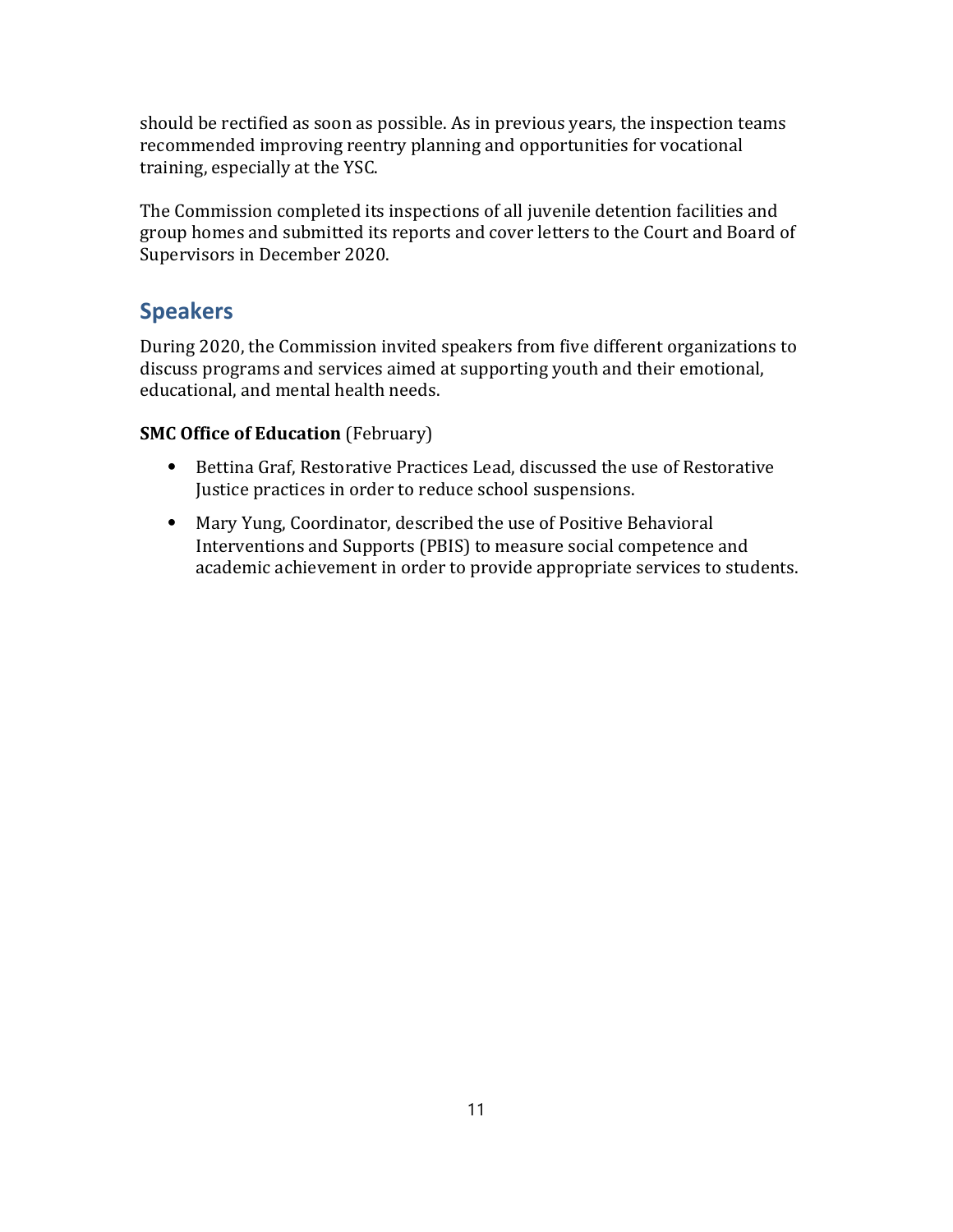## **StarVista** (June)

⦁ Peter Ehrhorn, Director for the Youth Empowerment Services Department, reported on the many services that StarVista offers youth in the county, including counseling, substance abuse services, crisis intervention, and emergency and transitional housing.

## **Boys & Girls Club of the Peninsula** (July)

⦁ Ruby Fong, Cherie Kabba, and Mike Jones discussed programs to provide low-income youth the opportunity to achieve school success, leading to fair paying jobs, decent housing, and the ability to raise a family.

#### **San Mateo Police Department Youth Services Unit** (August)

⦁ Sergeant Kimber Joyce and Mimi Page discussed services provided by the unit, which consists of the Juvenile Diversion Program, Police Activities League (PAL), School Resources Officers, and the Police Explorers Program, partnering with community-based organizations.

#### **Acknowledge Alliance** (September)

⦁ Judith Gable, Program Director of the Court and Community Schools Collaborative Counseling Program, described services provided to high-risk youth through schools, on-line platforms, Boys and Girls Clubs, and other CBO's in the county.

# **Cross‐Functional Representation**

Commissions served as community ambassadors to relevant County boards and committees. In 2020, JJDPC commissioners attended meetings and represented the JJDPC at the following organizations:

- ⦁ **AOD Coalition:** Commissioner Barrack represented the Commission.
- ⦁ **Commission on the Court and Community School Advisory Committee:**  Commissioner Gibbs represented the Commission.
- ⦁ **Juvenile Justice Coordinating Council:** Commissioner Telleria represented the Commission.
- ⦁ **Mental Health and Substance Abuse Recovery Commission:**  Commissioner Labouisse represented the Commission.
- ⦁ **Respect 24/7:** Commissioner Swope represented the Commission.